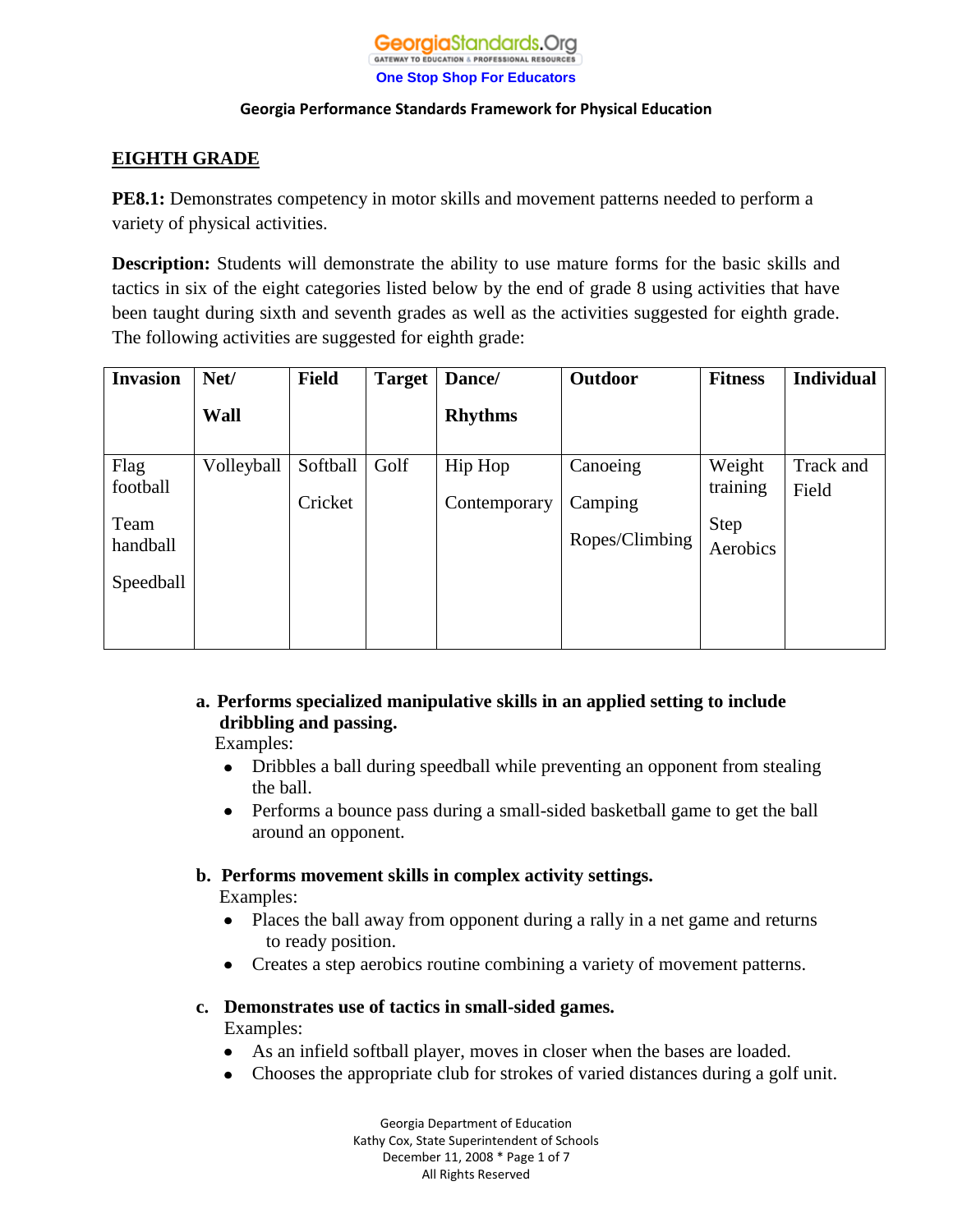# **EIGHTH GRADE**

**PE8.2:** Demonstrates understanding of movement concepts, principles, strategies, and tactics as they apply to the learning and performance of physical activities.

**Description:** Students exhibit an increasingly complex discipline-specific knowledge of biomechanics and movement skills. They understand and apply movement concepts/principles and game strategies, critical elements of activity-specific movement skills and characteristics representing highly skilled performance. Students know when, why, and how to use strategies and tactics within game play.

# **Elements:**

**a. Identifies movement and strategies necessary for skilled physical performance.**

Examples:

- Diagrams expected ball rebound angles for three different shots in  $\bullet$ racquetball.
- Explains a strategy for advancing a runner in softball.
- Describes the biomechanical reason for stepping in opposition when throwing overhand.
- **b. Identifies key critical elements of complex motor skills.** Examples:
	- Explains the critical element necessary to execute a successful cross in soccer.
	- Lists three factors that contribute to a slice in a golf swing.
- **c. Analyzes an athlete's performance of a sports skill and provide suggestions for improving the performance.** Examples:
	- Observes a team of elite volleyball players during game play and describes the movement skills that enable success in serving, passing, and spiking.
	- Identifies errors in the performance of a golf swing and suggests appropriate changes.
- **d. Identifies and applies principles of practice and conditioning to enhance performance.** Examples:
	- Describes conditioning concepts that will allow one to play for longer periods of time without fatigue.
	- $\bullet$ Practices the volleyball forearm pass in a stable or closed environment (e.g. against a wall or with a partner toss).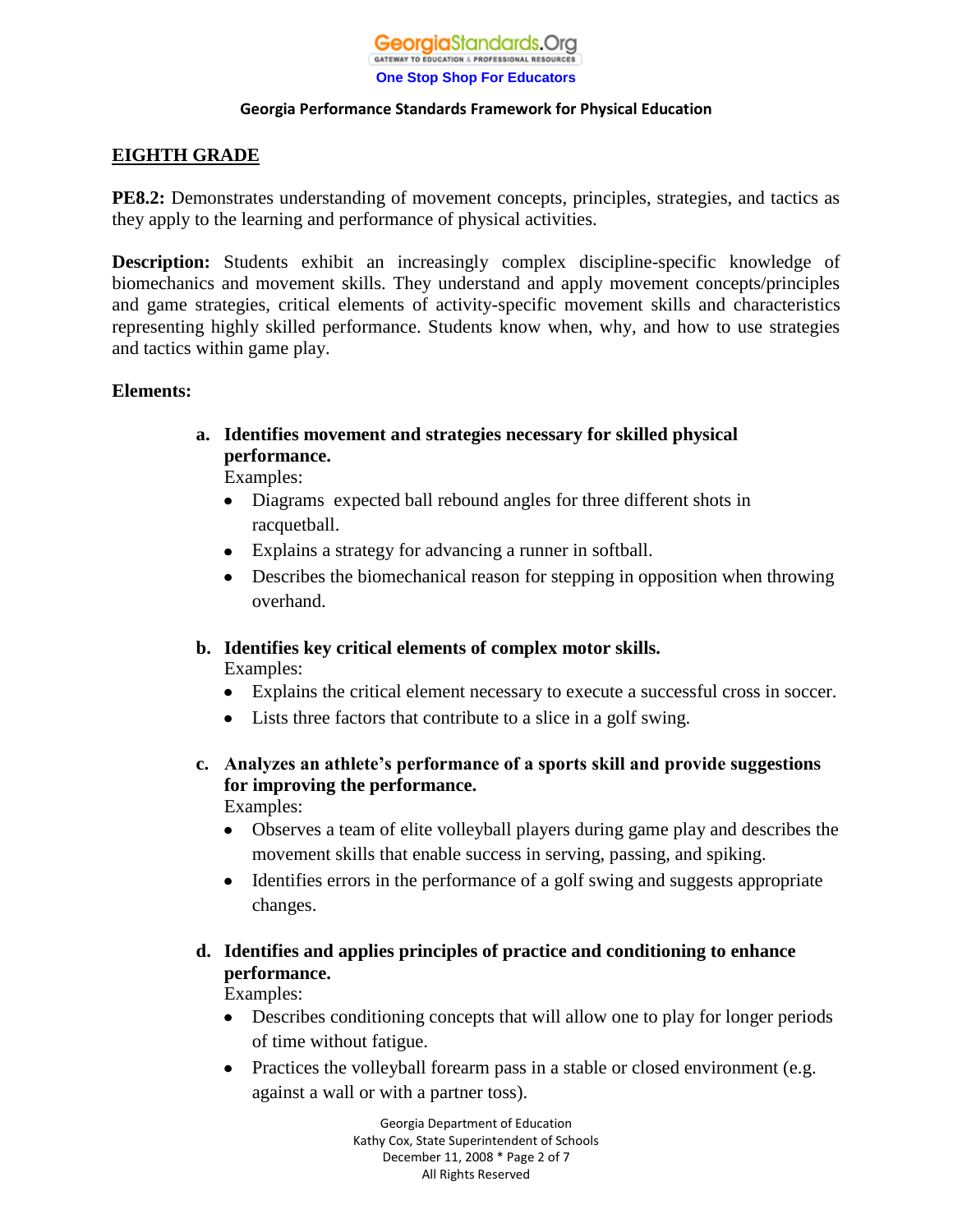

- **e. Applies appropriate tactics and procedures to various movement forms.** Examples:
	- Explains proper procedure to lead or follow a partner while dancing.
	- Designs and performs a pass pattern in flag football. $\bullet$

Georgia Department of Education Kathy Cox, State Superintendent of Schools December 11, 2008 \* Page 3 of 7 All Rights Reserved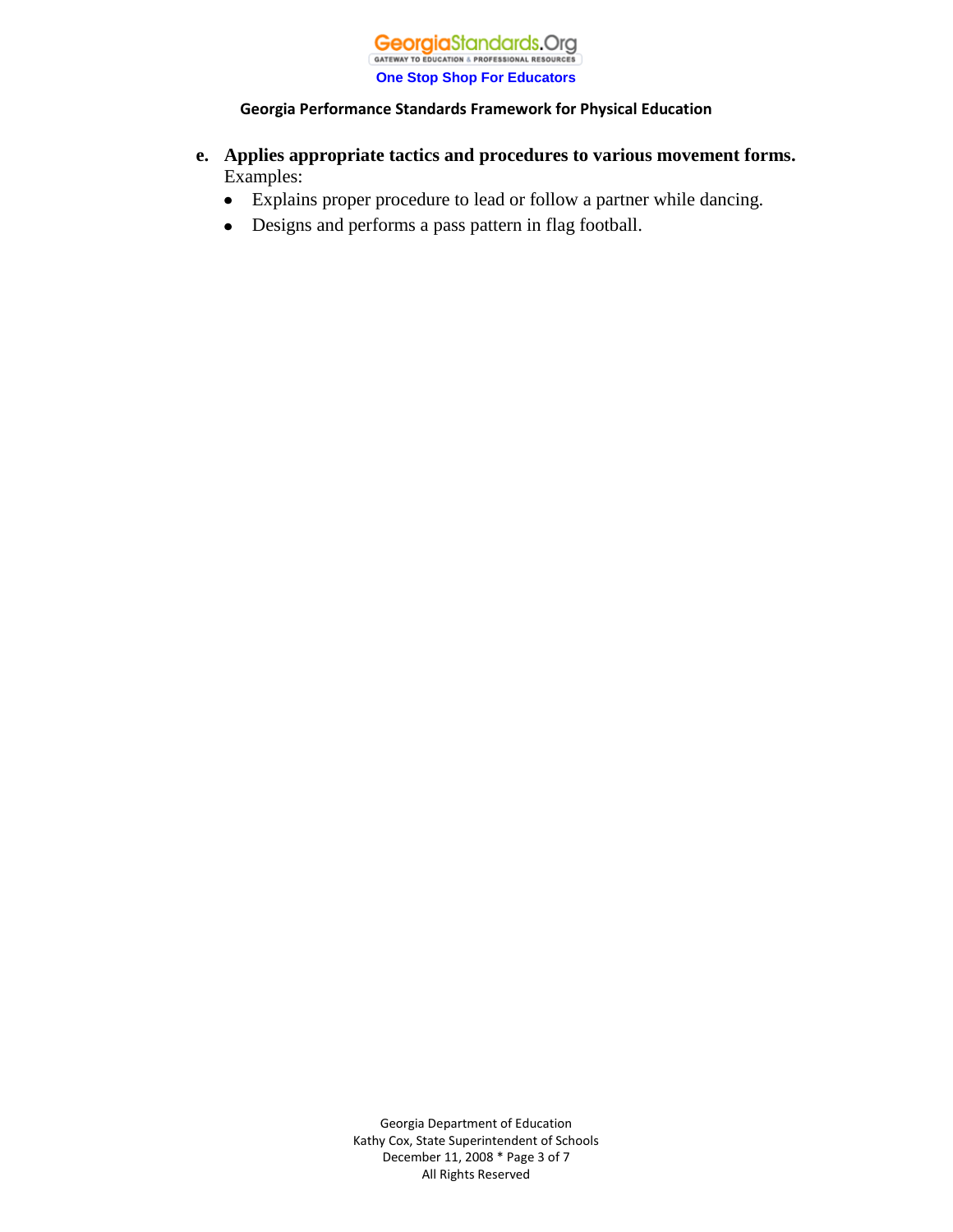### **EIGHTH GRADE**

**PE8.3:** Participates regularly in physical activity.

**Description:** Students begin to take ownership in the importance of maintaining a healthy lifestyle. They make independent decisions about their physical activities that enhance their lifelong health. They meet healthy guidelines by participating regularly in moderate to vigorous physical activities both in school and outside of school settings.

### **Elements:**

- **a. Participates daily for 60 minutes in physical activity of their choosing.** Examples:
	- Generates a list of activities that can be done at home which leads to a healthy lifestyle.
	- Goes canoeing with friends.
- **b. Identifies ways to increase levels of physical activity in daily routines.**  Examples:
	- Helps build bike paths/fitness trails assessable to meet the needs of students  $\bullet$ with special needs.
	- Walks the stairs instead of taking the elevator.
	- Participates in activity based video games that require movement. (i.e. Wii fit  $\bullet$ game, Dance Revolution).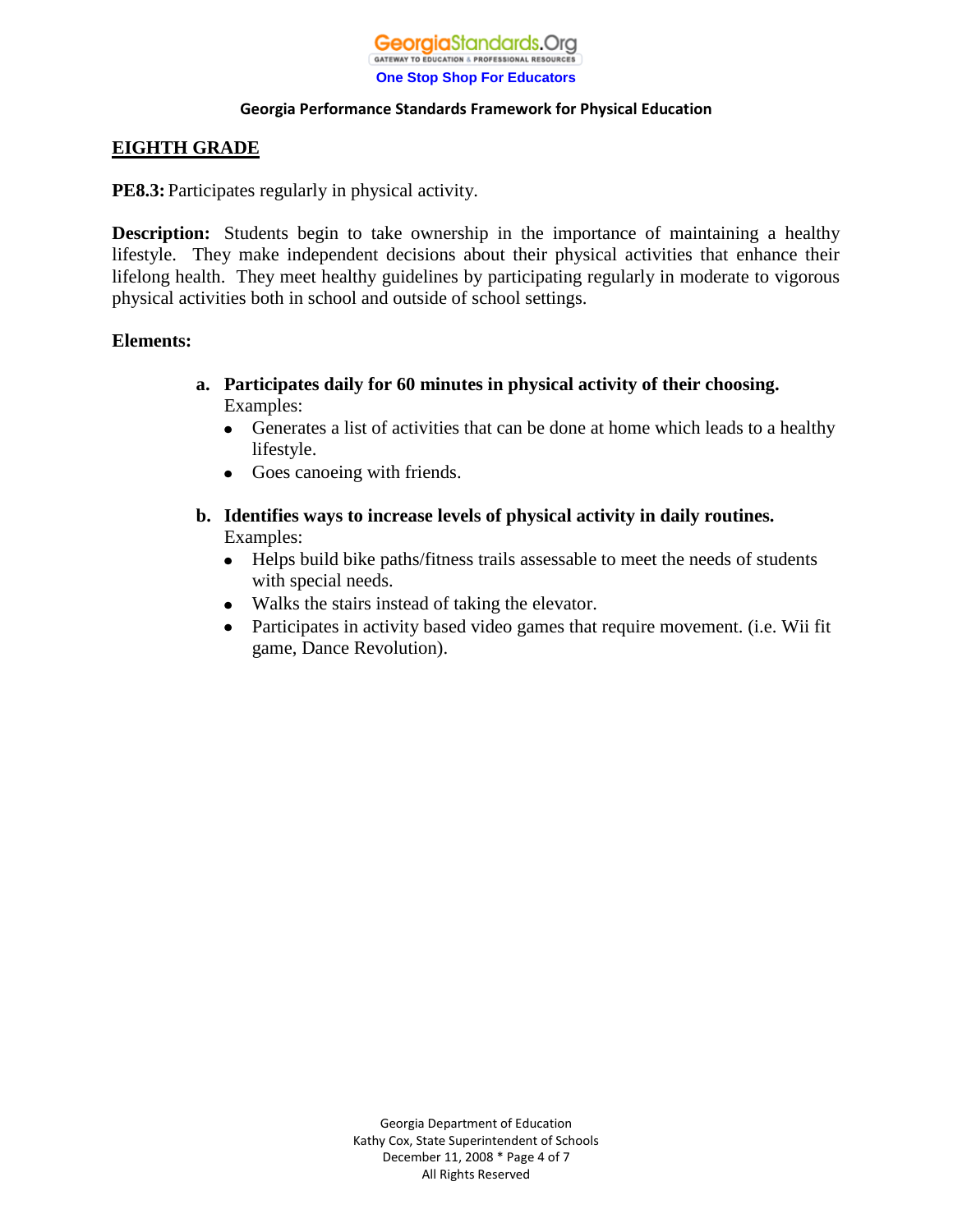

# **EIGHTH GRADE**

**PE8.4:** Achieves and maintains a health-enhancing level of physical fitness.

**Description:** Eighth grade students participate in moderate to vigorous physical activity on a regular basis without undue fatigue. They participate in physical activities that address each component of health-related fitness, including muscular strength and endurance, flexibility, and cardio respiratory endurance. They can self-assess their personal fitness status for each component. Students are introduced to the various principles of training (e.g., threshold, overload, specificity) and how these can be utilized in improving personal fitness. At this level, students should be able to interpret the results of physical fitness assessments and use this information to assist in the development of individualized physical fitness goals. They will use this information to develop a plan to improve or maintain muscular strength and endurance.

# **Elements:**

- **a. Interprets results of criterion-referenced fitness assessments and develops a plan for reaching fitness goals.** Examples:
	- Uses dynabands to increase upper body strength.
	- Develops a set of exercises using own body weight to increase strength.
	- $\bullet$ Develops an individualized physical activity program using results from fitness assessments, personal interests, and available resources.
- **b. Applies basic principles of training to design and implement a program for maintaining or improving health-related muscular strength.** Examples:
	- Writes and implements a circuit weight training program designed to meet physical fitness goals.
	- Applies threshold, overload, and specificity principles to create a plan to improve muscular fitness.
- **c. Participates in muscular endurance activities for a sustained period of time.** Examples:
	- Participates continuously in a muscular endurance circuit for 30 minutes.  $\bullet$
	- $\bullet$ Participates in an invasion game or aerobic dance class for 30 continuous minutes.

Georgia Department of Education Kathy Cox, State Superintendent of Schools December 11, 2008 \* Page 5 of 7 All Rights Reserved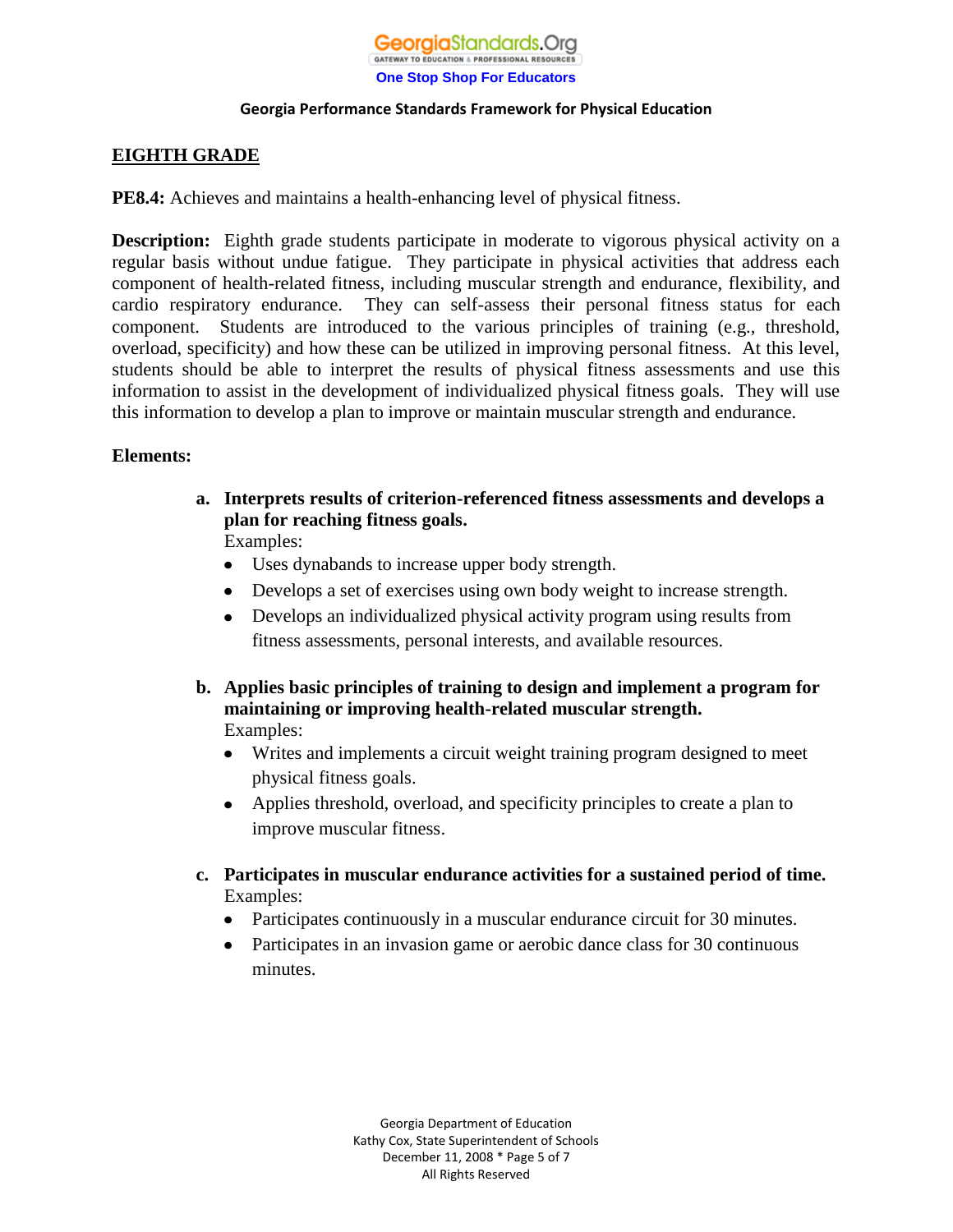# **EIGHTH GRADE**

**PE8.5:**Exhibits responsible personal and social behavior that respects self and others in physical activity settings.

**Description:** Students make appropriate decisions to resolve conflicts among peers and to follow pertinent practices, rules, and procedures necessary for successful performance. They reflect on the role of rules, procedures, safe practices, ethical behavior, and positive social interaction in physical activity settings.

### **Elements:**

- **a. Demonstrates the ability to resolve conflicts in a physical activity setting.** Examples:
	- Handles conflict with others without confrontation during a disagreement in a  $\bullet$ volleyball game.
	- Officiates games during sport education units.
- **b. Assumes leadership roles to facilitate class management.** Examples:
	- Helps prepare activity area for class.
	- Suggests ways to improve class safety.

Georgia Department of Education Kathy Cox, State Superintendent of Schools December 11, 2008 \* Page 6 of 7 All Rights Reserved